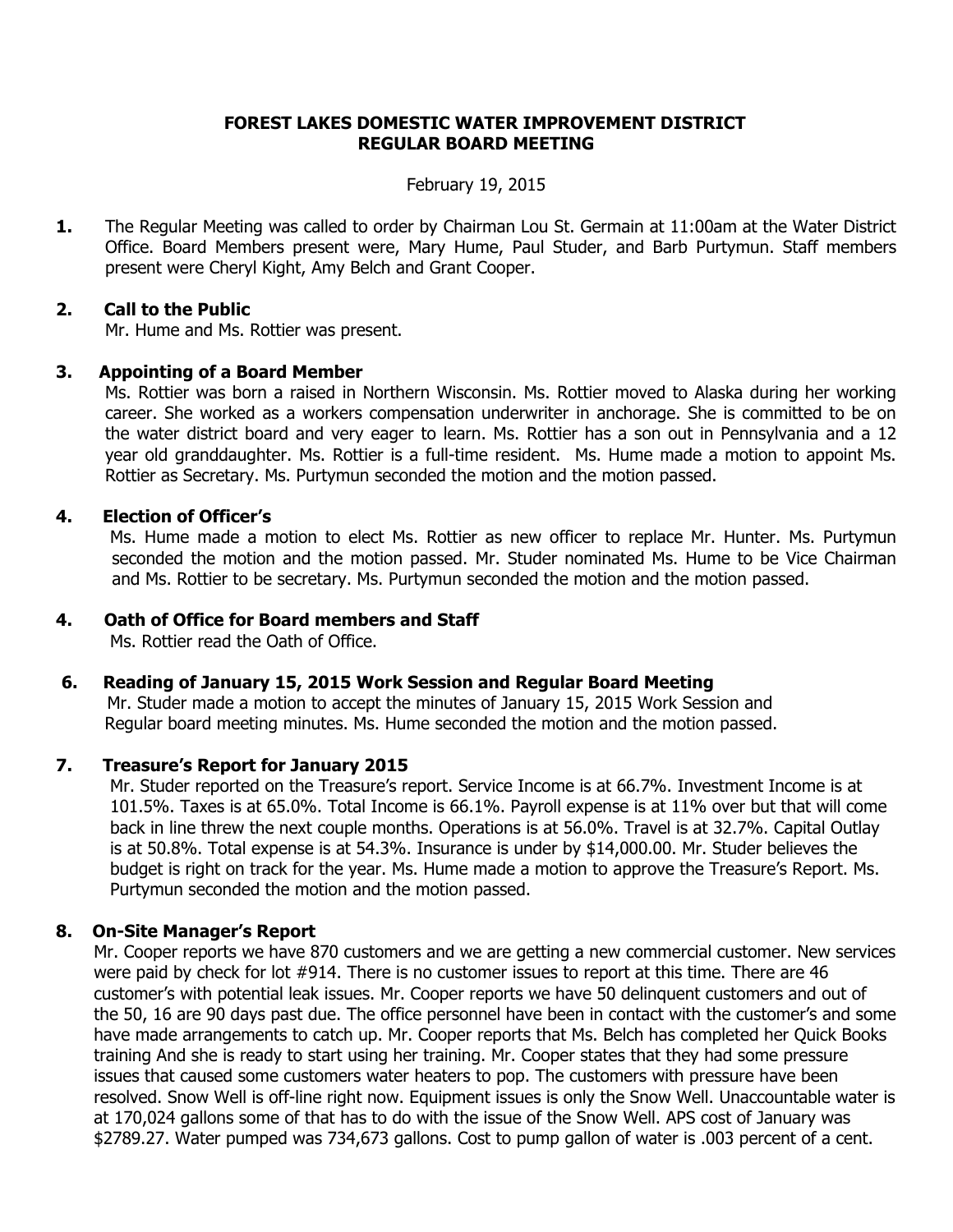#### **9. New Business**

## **Discussion and Possible Decision of Credit Card Fees**

 Mr. Studer made a motion that we charge \$2.50 on credit cards under 60.00 and charge 2.68% on credit card transaction over \$60.00. This will be effective April  $1<sup>st</sup>$  2015 and will be posted in the minutes, the website and in F.L.O.A Ms. Purtymun seconded the motion and the motion passed.

## **Discussion and Possible Decision on New Mag Meters for the Wells**

 Ms. Hume made a motion to table the new Mag Meter. Mr. Studer seconded the motion and the motion passed.

#### **10. Old Business**

## **Discussion and Possible Adoption of Resolution to Join ASRS**

## **Discussion and Possible Decision of Adoption of Resolution to Keep Social Security**

 Ms. Kight reads of the new resolution of the ASRS Program. Ms. Kight read Plan for Political Subdivision Social Security Coverage and Social Security Coverage Resolution. Mr. Studer states that it will be the Chairman of the Board as the Authorized Agent. Ms. Kight reads as clerk of Forest Lakes D.W.I.D, State of Arizona, do hereby certify the fore going to be a full, true and correct copy of the resolution adopted by the Board of Directors of the Forest Lakes D.W.I.D, at a regular/ special meeting held on the  $19<sup>th</sup>$  of February 2015, as the same appears on record in my office. Ms. Hume made a motion to accept the resolution of the ASRS Program. Ms. Purtymun seconded the motion and the motion passed. Ms. Kight reads The Forest Lakes D.W.I.D, a political Subdivision of the State of Arizona, hereinafter designated Political Subdivision, in accordance with a duly adopted resolution of its governing body on February 19, 2015 a certified copy of which is attached hereto and incorporated by reference herein, hereby submits its Plan to the Arizona State Retirement System, hereinafter designated State Agency, to include all services performed by each of the eligible employees of Political Subdivision under the Old Age, Survivor, Disability and Health Insurance System established by Title II of the Federal Social Security Act, as amended, in conformity with Section 218 thereof and implemented by Title 38, Chapter 5, Article 1, Arizona Revised Statutes, and applicable Federal and State regulations thereunder. Mr. Studer made a motion to keep all employee's on Social Security. Ms. Hume seconded the motion and the motion passed.

#### **Manager to Board**

#### **Board to Manager**

Mr. St. Germain called for a motion to close the Board Meeting. Ms. Hume made the motion. Mr. Studer seconded the motion and it passed. Meeting closed at 11:55 am.